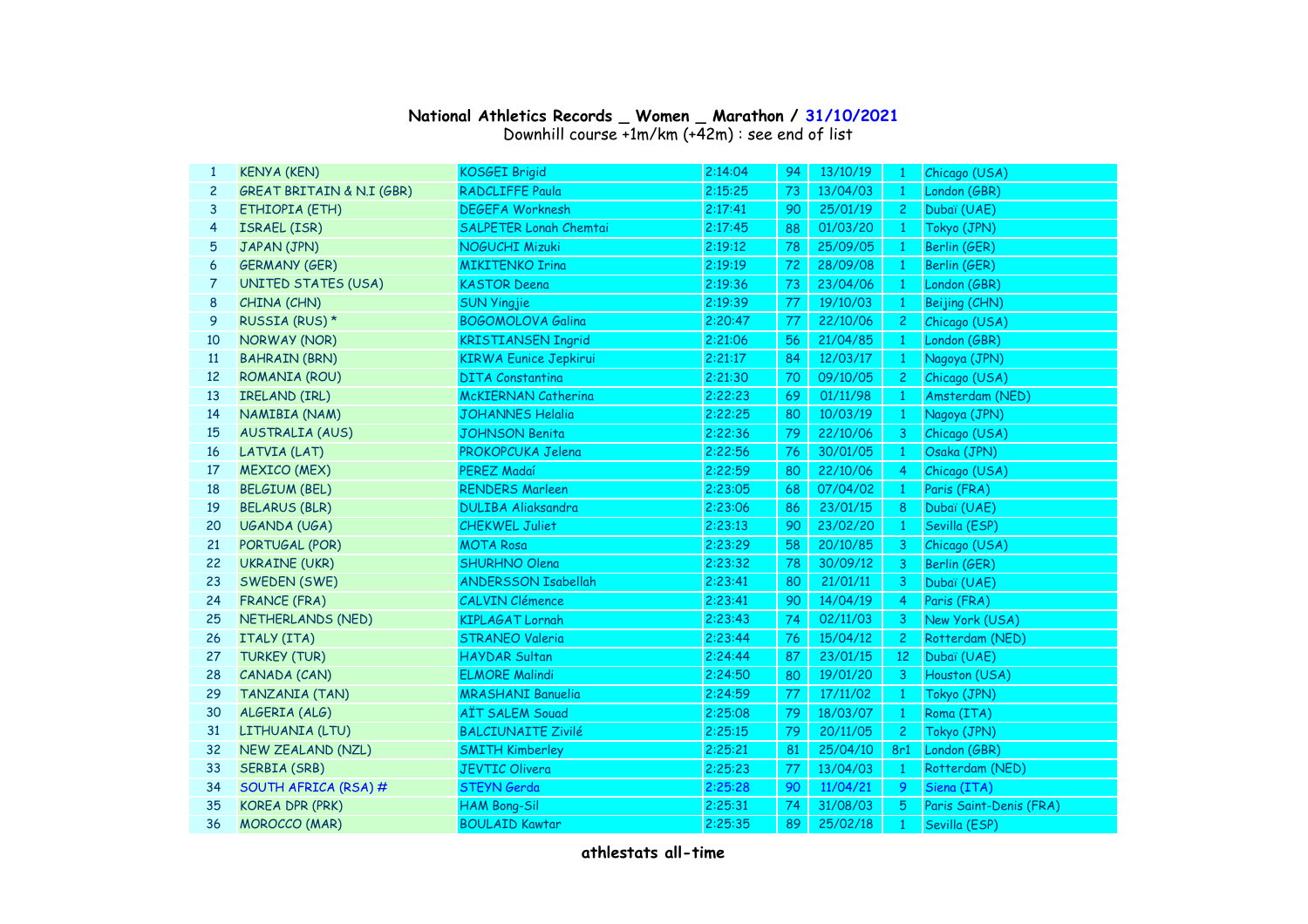| KOREA (SOUTH) (KOR)          | <b>KIM Do-Yeon</b>            | 2:25:41 | 93 | 18/03/18 | 5.             | Seoul (KOR)           |
|------------------------------|-------------------------------|---------|----|----------|----------------|-----------------------|
| CROATIA (CRO)                | STUBLIĆ Lisa-Christina        | 2:25:44 | 84 | 07/04/13 | $\mathbf{1}$   | Zürich (SUI)          |
| POLAND (POL) = $#$           | SOBANSKA Malgorzata           | 2:26:08 | 69 | 07/10/01 | $\overline{4}$ | Chicago (USA)         |
| SWITZERLAND (SUI) #          | <b>SCHLUMPF Fabienne</b>      | 2:26:14 | 90 | 03/04/21 | $\overline{2}$ | Belp (SUI)            |
| CZECH REPUBLIC (CZE) #       | <b>VRABCOVÁ-NÝVLTOVÁ Eva</b>  | 2:26:31 | 86 | 12/08/18 | 3              | Berlin (GER)          |
| PERU (PER)                   | <b>MELCHOR Inès</b>           | 2:26:48 | 86 | 28/09/14 | 8              | Berlin (GER)          |
| <b>SPAIN (ESP)</b>           | ALONSO Ana Isabel             | 2:26:51 | 63 | 15/10/95 | $\mathbf{1}$   | San Sebastián (ESP)   |
| <b>ESTONIA (EST)</b>         | <b>SALUMÄE Jane</b>           | 2:27:04 | 68 | 11/05/97 | $\mathbf{1}$   | Torino (ITA)          |
| MOLDAVA (MDA)                | <b>FISIKOVICI Lilia</b>       | 2:27:26 | 89 | 28/04/19 | 14             | London (GBR)          |
| SLOVENIA (SLO)               | <b>JAVORNIK Helena</b>        | 2:27:33 | 66 | 17/10/04 | $\mathbf{1}$   | Amsterdam (NED)       |
| KIRZIGHISTAN (KGZ) #         | <b>BOGACHEVA Irina</b>        | 2:27:46 | 61 | 24/10/99 | 5 <sub>5</sub> | Chicago (USA)         |
| <b>BURUNDI (BDI)</b>         | <b>NUKURI-JOHNSON Diane</b>   | 2:27:50 | 84 | 26/04/15 |                | 13r1 London (GBR)     |
| <b>KAZAKHSTAN (KAZ)</b>      | <b>IVANOVA Zoya</b>           | 2:27:57 | 52 | 15/11/87 | 3              | Tokyo (JPN)           |
| FINLAND (FIN)                | <b>LEMETTINEN Ritva</b>       | 2:28:00 | 60 | 02/04/95 | $\overline{c}$ | London (GBR)          |
| RWANDA (RWA)                 | NYIRARUKUNDO Salomé           | 2:28:02 | 97 | 23/09/18 | $\mathbf{1}$   | Montréal (CAN)        |
| MONGOLIA (MGL)               | BAYARTSOGT Munkhzaya          | 2:28:03 | 93 | 26/01/20 | 12             | Osaka (JPN)           |
| LESOTHO (LES)                | <b>NEHENG Khatala</b>         | 2:28:06 | 92 | 30/05/21 | $\mathbf{1}$   | Cape Town (RSA)       |
| <b>ERITREA (ERI)</b>         | <b>WELDU Nazret</b>           | 2:28:07 | 90 | 16/05/21 | <b>11</b>      | Milano (ITA)          |
| ECUADOR (ECU) #              | <b>CHACHA Rosa</b>            | 2:28:17 | 82 | 11/04/21 | 11             | Siena (ITA)           |
| HUNGARY (HUN) #              | NAGY Judit                    | 2:28:50 | 65 | 29/09/96 | 5              | Berlin (GER)          |
| ARGENTINA (ARG)              | <b>GOMES Marcela Cristina</b> | 2:28:58 | 84 | 23/02/20 | 10             | Sevilla (ESP)         |
| BRAZIL (BRA) #               | da SILVA Adriana Aparecida    | 2:29:17 | 81 | 26/02/12 | 9              | Tokyo (JPN)           |
| ZIMBABWE (ZIM)               | TSATSA Tabitha                | 2:29:20 | 72 | 16/03/08 | $\overline{4}$ | Seoul (KOR)           |
| LUXEMBURG (LUX)              | <b>KABER Daniele</b>          | 2:29:23 | 60 | 23/09/86 | $\mathcal{T}$  | Seoul (KOR)           |
| <b>DENMARK (DEN)</b>         | RASMUSSEN Dorthe              | 2:29:34 | 60 | 23/04/89 | $\overline{4}$ | London (GBR)          |
| COLOMBIA (COL)               | <b>ARIAS Kelly</b>            | 2:29:36 | 89 | 17/04/16 | 6              | Hamburg (GER)         |
| <b>UZBEKISTAN (UZB)</b>      | USMANOVA Nadezhda             | 2:30:36 | 56 | 07/10/84 | $\mathbf{2}$   | Vilnius (LTU)         |
| <b>AUSTRIA (AUT)</b>         | <b>MAYR Andrea</b>            | 2:30:43 | 79 | 19/04/09 | $\mathbf{1}$   | Wien (AUT)            |
| HONG KONG (HKG)              | <b>YIU Kit Ching</b>          | 2:31:24 | 88 | 16/05/21 | 18             | Milano (ITA)          |
| <b>AZERBAIJAN (AZE)</b>      | <b>BENAFETA Hadiyes</b>       | 2:31:26 | 96 | 19/01/20 |                | Mumbai (IND)          |
| INDONESIA (INA)              | <b>TRIYANINGSIH</b>           | 2:31:49 | 87 | 27/11/10 | $\overline{4}$ | Guangzhou (CHN)       |
| CHILE (CHI)                  | <b>OLIVERA Erika</b>          | 2:32:23 | 76 | 18/04/99 | $\overline{5}$ | Rotterdam (NED)       |
| PUERTO RICO (PUR)            | <b>RAMOS Beverly</b>          | 2:32:43 | 87 | 11/04/21 | 21             | Siena (ITA)           |
| <b>SLOVAK REPUBLIC (SVK)</b> | <b>MELICHEROVA Ludmila</b>    | 2:33:18 | 64 | 22/04/90 | $\mathbf{1}$   | Wien (AUT)            |
| <b>GREECE (GRE)</b>          | POLYZOU Maria                 | 2:33:40 | 68 | 23/08/98 | 13             | <b>Budapest (HUN)</b> |
| <b>SRI LANKA (SRI)</b>       | <b>WIJAYARATNE Hiruni</b>     | 2:34:10 | 90 | 28/04/19 | $\overline{c}$ | Düsseldorf (GER)      |
| CYPRUS (CYP)                 | <b>HANDZLIK Dagmara</b>       | 2:34:17 | 86 | 07/07/19 | 7              | Gold Coast (AUS)      |
| CHINESE TAIPEI (TPE)         | TSAO Chun-Yu                  | 2:34:18 | 91 | 29/09/19 | 15             | Berlin (GER)          |
| SINGAPORE (SIN)              | <b>DANSON TAN Yvonne</b>      | 2:34:41 | 59 | 13/12/95 | $\overline{c}$ | Chiangmai (THA)       |
| INDIA (IND)                  | ORCHATTERI Jaisha             | 2:34:43 | 83 | 30/08/15 | 18             | Beijing (CHN)         |
|                              |                               |         |    |          |                |                       |